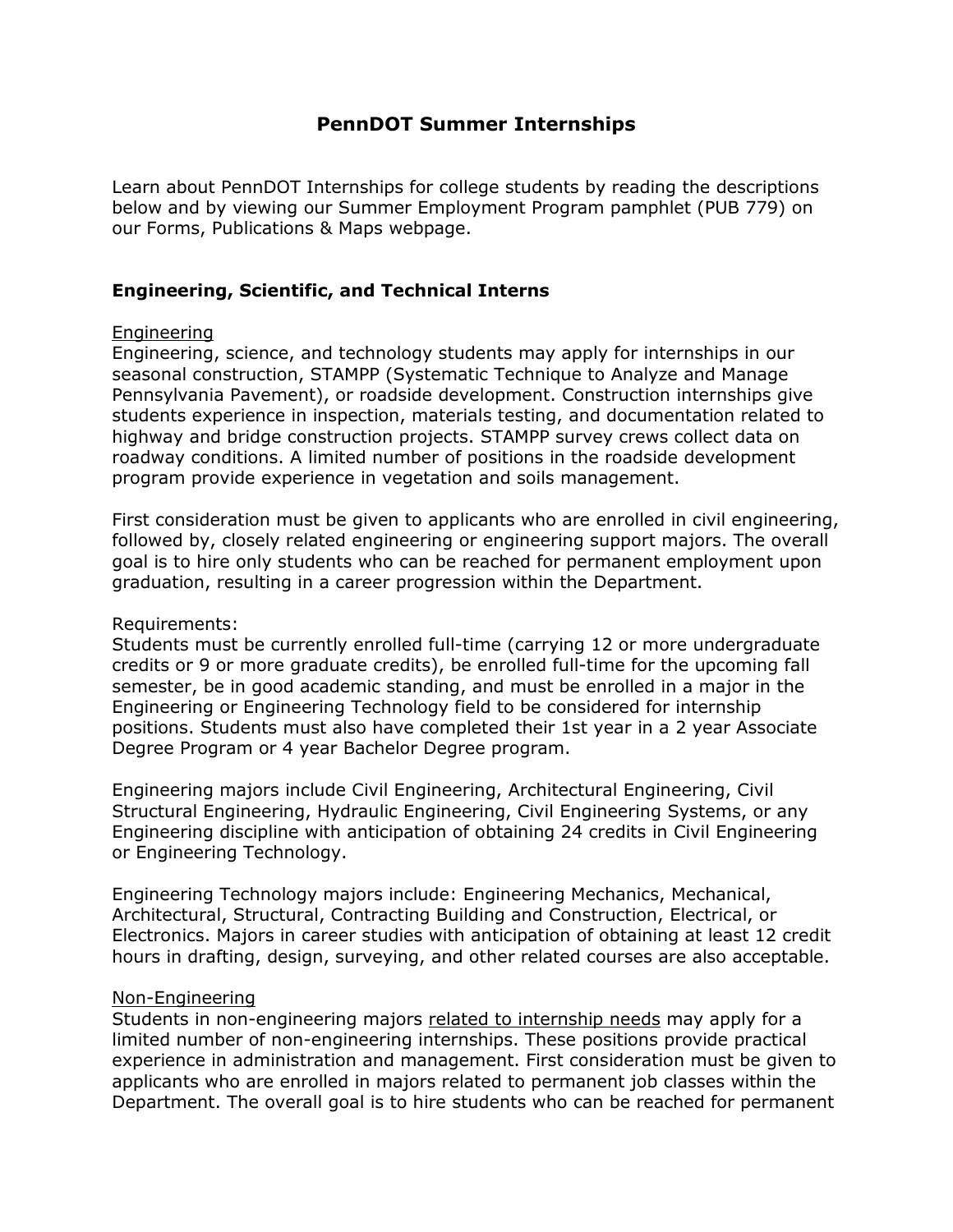employment upon graduation, resulting in a career progression within the Department.

#### Requirements:

Students must be currently enrolled full-time (carrying 12 or more undergraduate credits or 9 or more graduate credits), be enrolled full-time for the upcoming fall semester, and in good academic standing to be considered for internship positions. Students must also have completed their 1st year in a 2-year Associate Degree Program or a 4-year Bachelor Degree Program.

Hiring Periods: The majority of internship hiring is in the Summer Program beginning April 1st and ending October 31st. Applications for the summer program will be accepted beginning January 1st through March 30th.

To Apply for both Engineering and Non-Engineering Internships: Students must complete the PennDOT Internship Application, which can be located on our Forms, Publications & Maps page by searching for Internship Application (P-5). Internship applications may be submitted online or mailed to the local Human Resource Office. Our preference is that applications are submitted online to expedite the process.

Students may be able to obtain academic credit through participation in PennDOT's internship program in addition to the valuable work experience and compensation they will receive during the internship. Interested students should discuss this with their academic advisor to determine if their school offers credit for paid internships.

### After Submitting Your Application:

Once you have submitted your ESTI application, you may begin to prepare supplemental forms that will be required at the time of interview. They are the Relative Information Form (P-6), Reference Verification Form (P-54), and Academic Verification Statement – ESTI (P-4EST), and can be accessed on our Forms, Publications & Maps page. In addition, the PHEAA State Work-Study Program Application is located in the Resources sidebar, which you can navigate to by clicking on Read More under PennDOT Jobs on the homepage.

### **Government Service Interns**

College students in any major are hired in support of PennDOT's highway maintenance crews. Students perform laboring duties in the maintenance organizations and at worksites along the highway. A limited number of jobs are also available in the Central Office.

#### Requirements:

High School graduates, aged 18 or older, who are enrolled full-time (12 or more undergraduate credits) for the upcoming fall semester may apply. Current college students who are enrolled full-time (12 or more undergraduate credits or 9 or more